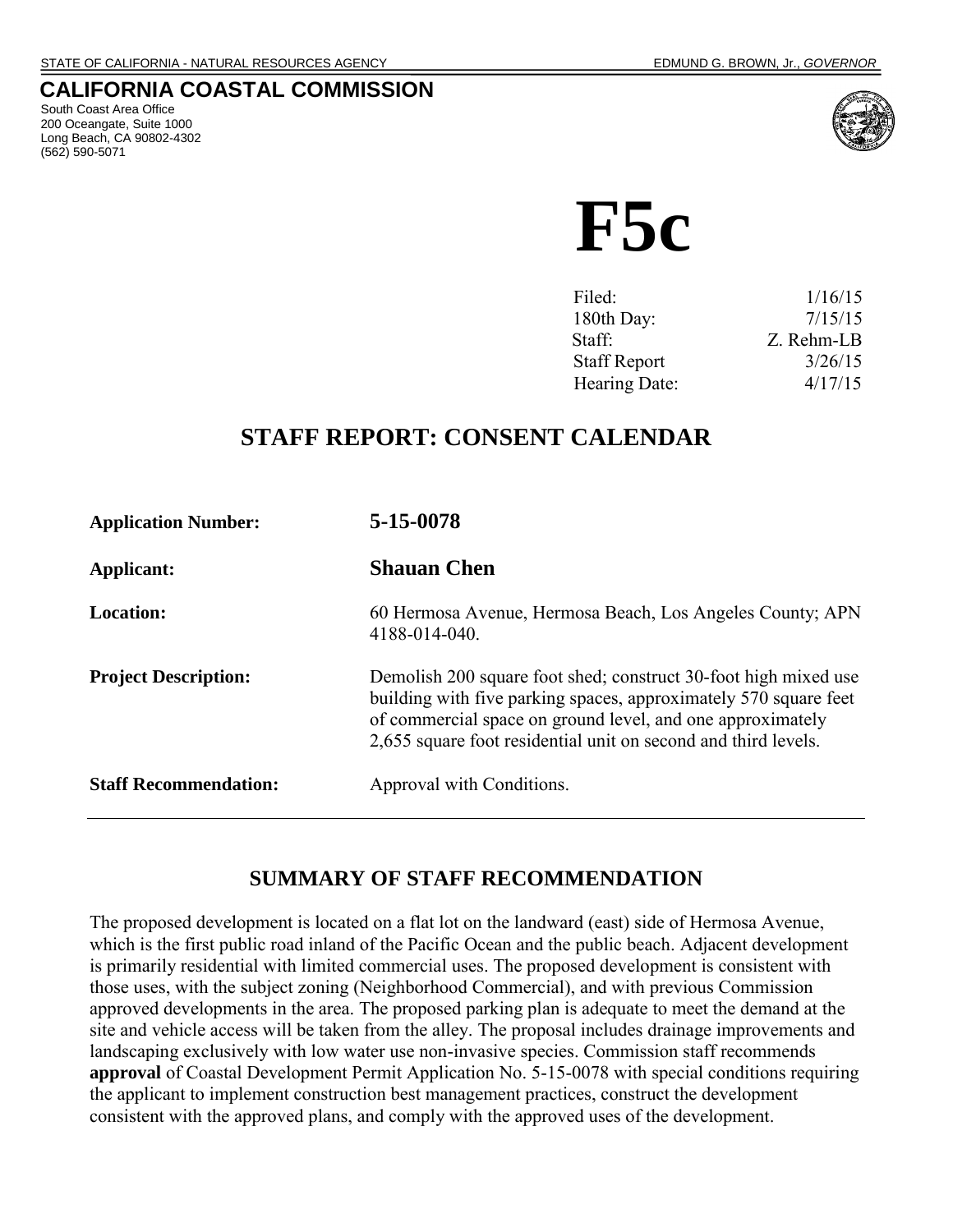## **I. MOTION AND RESOLUTION**

#### **Motion:**

*I move that the Commission approve the coastal development permit applications included on the consent calendar in accordance with the staff recommendations.* 

Staff recommends a **YES** vote. Passage of this motion will result in approval of all the permits included on the consent calendar. The motion passes only by affirmative vote of a majority of the Commissioners present.

#### **Resolution:**

*The Commission hereby approves a coastal development permit for the proposed development and adopts the findings set forth below on grounds that the development as conditioned will be in conformity with the policies of Chapter 3 of the Coastal Act and will not prejudice the ability of the local government having jurisdiction over the area to prepare a Local Coastal Program conforming to the provisions of Chapter 3 of the Coastal Act. Approval of the permit complies with the California Environmental Quality Act because either 1) feasible mitigation measures and/or alternatives have been incorporated to substantially lessen any significant adverse effects of the development on the environment, or 2) there are no further feasible mitigation measures or alternatives that would substantially lessen any significant adverse impacts of the development on the environment.* 

## **II. STANDARD CONDITIONS**

This permit is granted subject to the following standard conditions:

- 1. **Notice of Receipt and Acknowledgment.** The permit is not valid and development shall not commence until a copy of the permit, signed by the permittee or authorized agent, acknowledging receipt of the permit and acceptance of the terms and conditions, is returned to the Commission office.
- 2. **Expiration**. If development has not commenced, the permit will expire two years from the date on which the Commission voted on the application. Development shall be pursued in a diligent manner and completed in a reasonable period of time. Application for extension of the permit must be made prior to the expiration date.
- 3. **Interpretation**. Any questions of intent or interpretation of any condition will be resolved by the Executive Director or the Commission.
- 4. **Assignment**. The permit may be assigned to any qualified person, provided assignee files with the Commission an affidavit accepting all terms and conditions of the permit.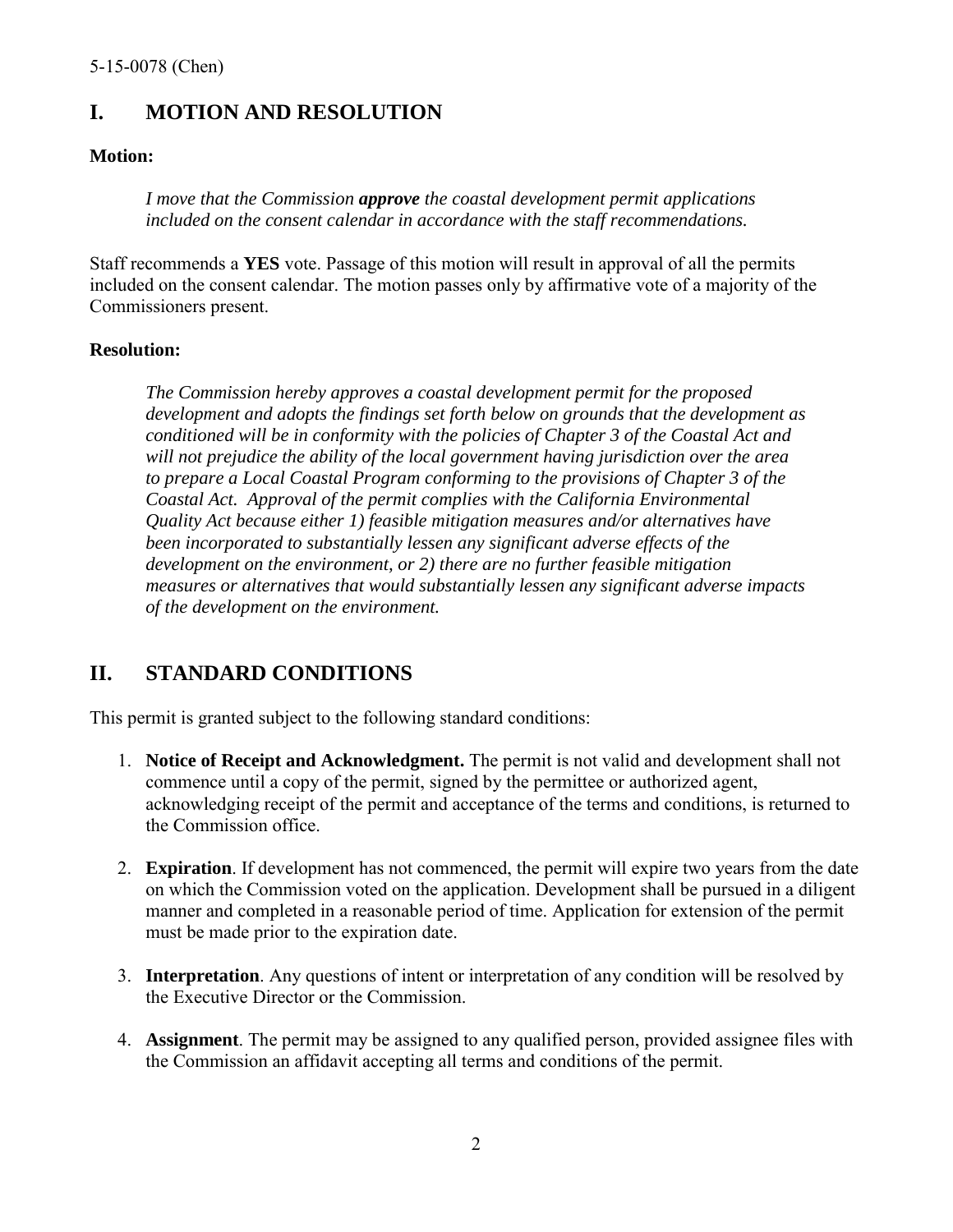5. **Terms and Conditions Run with the Land**. These terms and conditions shall be perpetual, and it is the intention of the Commission and the permittee to bind all future owners and possessors of the subject property to the terms and conditions.

## **III. SPECIAL CONDITIONS**

This permit is granted subject to the following special conditions:

- 1. **Construction Best Management Practices.** The permittee shall implement the following construction best management practices (BMPs):
	- a) No construction materials, debris, or waste shall be placed or stored where it may be subject to water, wind, rain, or dispersion;
	- b) Any and all debris resulting from construction activities shall be removed from the project site within 24 hours of completion of the project;
	- c) Construction debris and sediment shall be removed from construction areas each day that construction occurs to prevent the accumulation of sediment and other debris which may be discharged into coastal waters;
	- d) Erosion control/sedimentation Best Management Practices shall be used to control dust and sedimentation impacts to coastal waters during construction. BMPs shall include, but are not limited to: placement of sand bags around drainage inlets to prevent runoff/sediment transport into coastal waters;
	- e) All construction materials, excluding lumber, shall be covered and enclosed on all sides, and as far away from a storm drain inlet and receiving waters as possible;
	- f) The permittee shall ensure the proper handling, storage, and application of petroleum products and other construction materials. These shall include a designated fueling and vehicle maintenance area with appropriate berms and protection to prevent any spillage of gasoline or related petroleum products or contact with runoff. It shall be located as far away from the receiving waters and storm drain inlets as possible;
	- g) The permittee shall develop and implement spill prevention and control measures;
	- h) The permittee shall maintain and wash equipment and machinery in confined areas specifically designed to control runoff. Thinners or solvents shall not be discharged into sanitary or storm sewer systems. Washout from concrete trucks shall be disposed of at a location not subject to runoff and more than 50-feet away from a stormdrain, open ditch or surface water; and
	- i) The permittee shall provide adequate disposal facilities for solid waste, including excess concrete, produced during construction.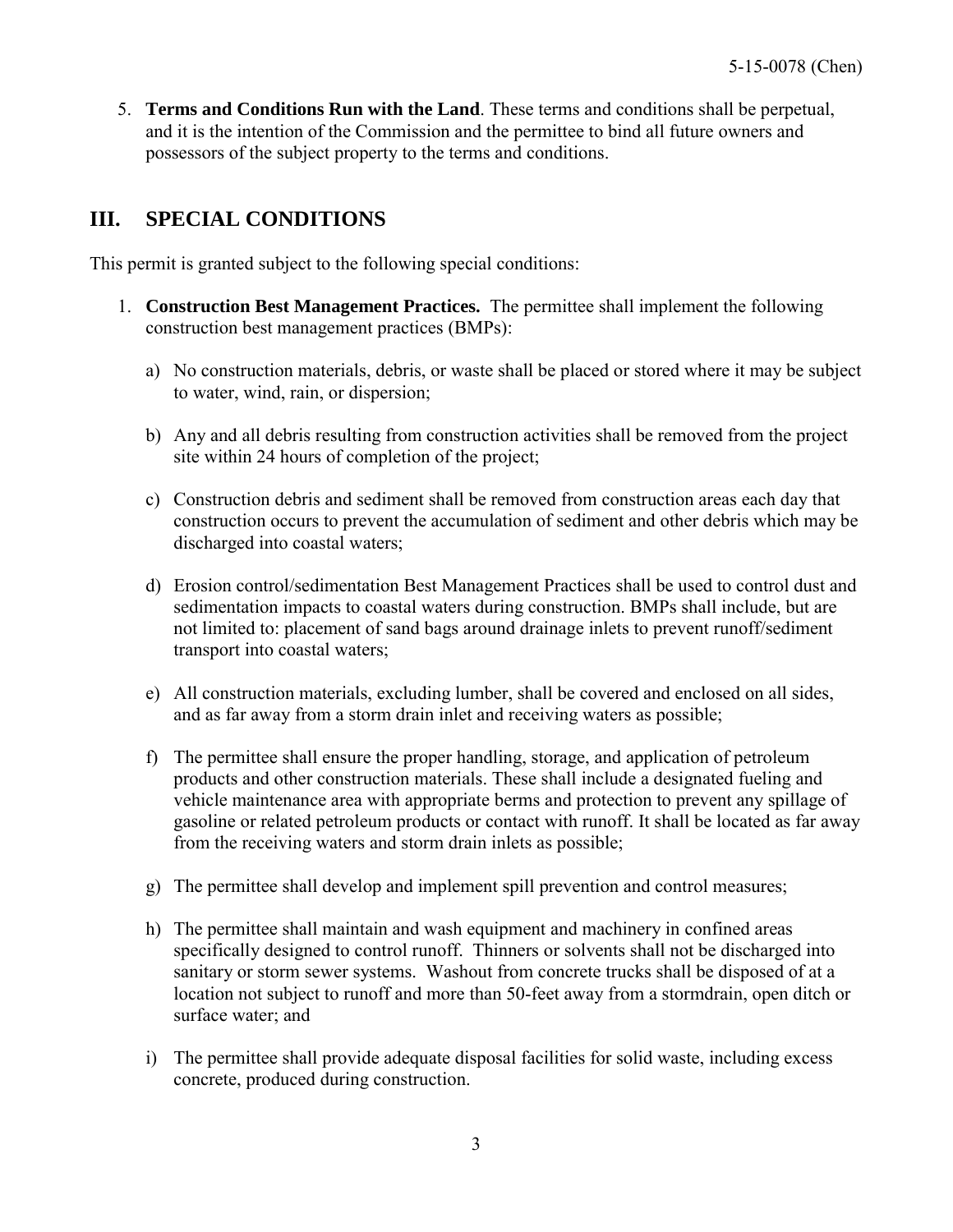- 2. **Approved Plans.** The permittee shall undertake development in accordance with the approved final plans, specifically including the parking plan, the landscaping plan, and the drainage plan. Any proposed changes to the approved final plans shall be reported to the Executive Director. No changes to the approved final plans shall occur without a Commission-approved amendment to Coastal Development Permit No. 5-15-0078 unless the Executive Director determines that no amendment is legally required.
- 3. **Approved Development and Use.** The approved development is one residential unit above ground level commercial space which may be operated as office, retail, or take-out food service. Should the permittee or a future owner or lessee of the property propose to change the use of the ground floor space into a restaurant or bar, an amendment to this permit shall be required. Should the premittee or a future owner or lessee of the property propose to subdivide the single residential unit, an amendment to this permit shall be required.

## **IV. FINDINGS AND DECLARATIONS**

#### **A. PROJECT LOCATION AND DESCRIPTION**

The applicant is proposing to demolish an existing 200 square foot shed on the site and construct a 30 foot high mixed use building with five parking spaces, approximately 570 square feet of commercial space on ground level, and one approximately 2,655 square foot residential unit on second and third levels. The applicant also proposes decks and landscaping throughout the development **(Exhibit 2)**.

The subject site is a flat 2,399 square foot lot on the landward (east) side of Hermosa Avenue, which is the first public road inland of the Pacific Ocean and the public beach in the City of Hermosa Beach **(Exhibit 1)**. The parcel has a land use designation of C-1 (Neighborhood Commercial). Most of the surrounding structures are single family residences and multi-family residences, with limited commercial uses on some of the adjacent buildings on the landward side of Hermosa Avenue. A single-story bar occupies the northeastern street corner immediately adjacent to the site. The Hermosa Beach Planning Commission passed Resolution 14-11 approving the proposed development, including a precise development plan, a parking plan, and a conditional use permit for a commercial space on the ground floor limited to uses permitted within the C-1 zone, but not including restaurants, bars, laundry, or dry-cleaning facilities.

The area is a built out neighborhood serving both residents and coastal visitors. It is approximately a half mile south of Hermosa Beach Pier and the downtown commercial district. The nearest public beach access is approximately 400 feet southwest via the walk street designated as Lyndon Street. Because the subject block is in close proximity to the beach, the metered spaces on both sides and within the median of the public street are used by the public for beach access. The nearest public beach parking lot is approximately 500 feet south, at Redondo Beach King Harbor **(Exhibit 1)**.

The site plan incorporates drainage features to control and capture stormwater runoff, including gutters and downspouts which direct water to an on-site drainage system supported by a sump pump will direct excess water to curb drains. All proposed landscaping features low water use non-invasive species with low water use drip irrigation. A geotechnical investigation discovered groundwater at a depth of 10-feet below grade, consistent with known historical conditions. No basement or subsurface construction is proposed or authorized. The proposed foundation is slab on grade and grading will consist of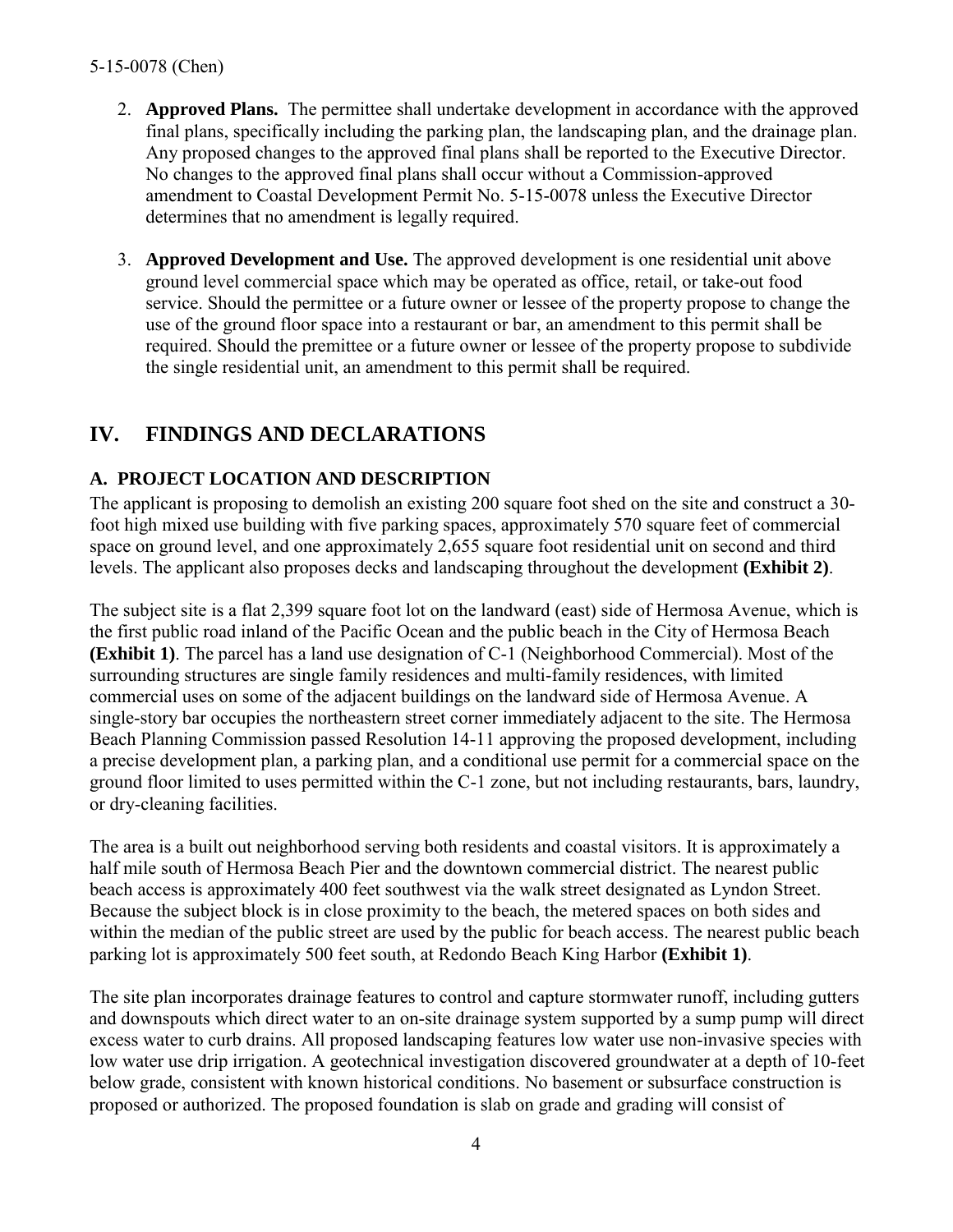overexcavation and recompaction, consistent with the geotechnical recommendations Any excess graded material will be disposed of at a facility outside of the Coastal Zone. The applicant has proposed a set of construction best management practices and agreed to work with the City's public works department to implement final drainage and stormwater management plans. In order to ensure that the marine environment is protected from runoff and construction debris, **Special Condition 1** requires the applicant to implement an additional set of construction best management practices.

The proposed plans include a total of five parking ground level spaces accessed from the alley designated as Palm Drive. Two tandem parking spaces in a private garage are proposed for the residential unit. Two tandem parking spaces are proposed for the commercial space, one of which will be ADA compliant. One additional parking space is provided as a guest space per City of Hermosa Beach requirements, but is adjacent to the commercial space and may be used by visitors or the residential unit or the commercial space. Finally, a loading aisle is proposed at the rear for short-term drop-offs and deliveries. The proposed parking plan is adequate to support one residential unit and one small (approximately 570 square foot) commercial space. In order to preserve public access, protect the marine environment, and minimize resource use, **Special Condition 2** requires the applicant to undertake development in accordance with the approved final plans, specifically including the parking plan, the landscaping plan, and the drainage plan.

There is not enough parking at the site to support more intense uses such as a sit-down restaurant or bar and the applicant has agreed with the City and Commission staff's determination that such uses are not appropriate for the very small site. The City's action and **Special Condition 3** of this permit state that the approved development is one residential unit above ground level commercial space which may be operated as office, retail, or take-out food service. Each of those uses would be consistent with the C-1 zoning designation and would classify as visitor serving uses. Should the permittee or a future owner or lessee of the property propose to change the use of the ground floor space into a restaurant or bar, an amendment to this permit shall be required. In order to ensure that the residential unit has adequate parking and does not impact the public parking supply adjacent to the public beach, Special Condition 3 further states that should the premittee or a future owner or lessee of the property propose to subdivide the single residential unit, an amendment to this permit shall be required.

As conditioned, the proposed development is consistent with the Coastal Act, is consistent with past Commission actions in the area, and will not prejudice the City's ability to prepare a Local Coastal Program. The applicant has agreed with staff's recommendation and the special conditions.

#### **B. PUBLIC ACCESS**

As conditioned, the proposed development will not have any new adverse impact on public access to the coast or to nearby recreational facilities. Thus, as conditioned, the proposed development conforms with Sections 30210 through 30214, Sections 30220 through 30224, and 30252 of the Coastal Act.

#### **C. WATER QUALITY**

The proposed development has a potential for a discharge of polluted runoff from the project site into coastal waters. The development, as proposed and as conditioned, incorporates design features to minimize the effect of construction and post construction activities on the marine environment. These design features include, but are not limited to, the appropriate management of equipment and construction materials, reducing runoff through the use of permeable surfaces, the use of drought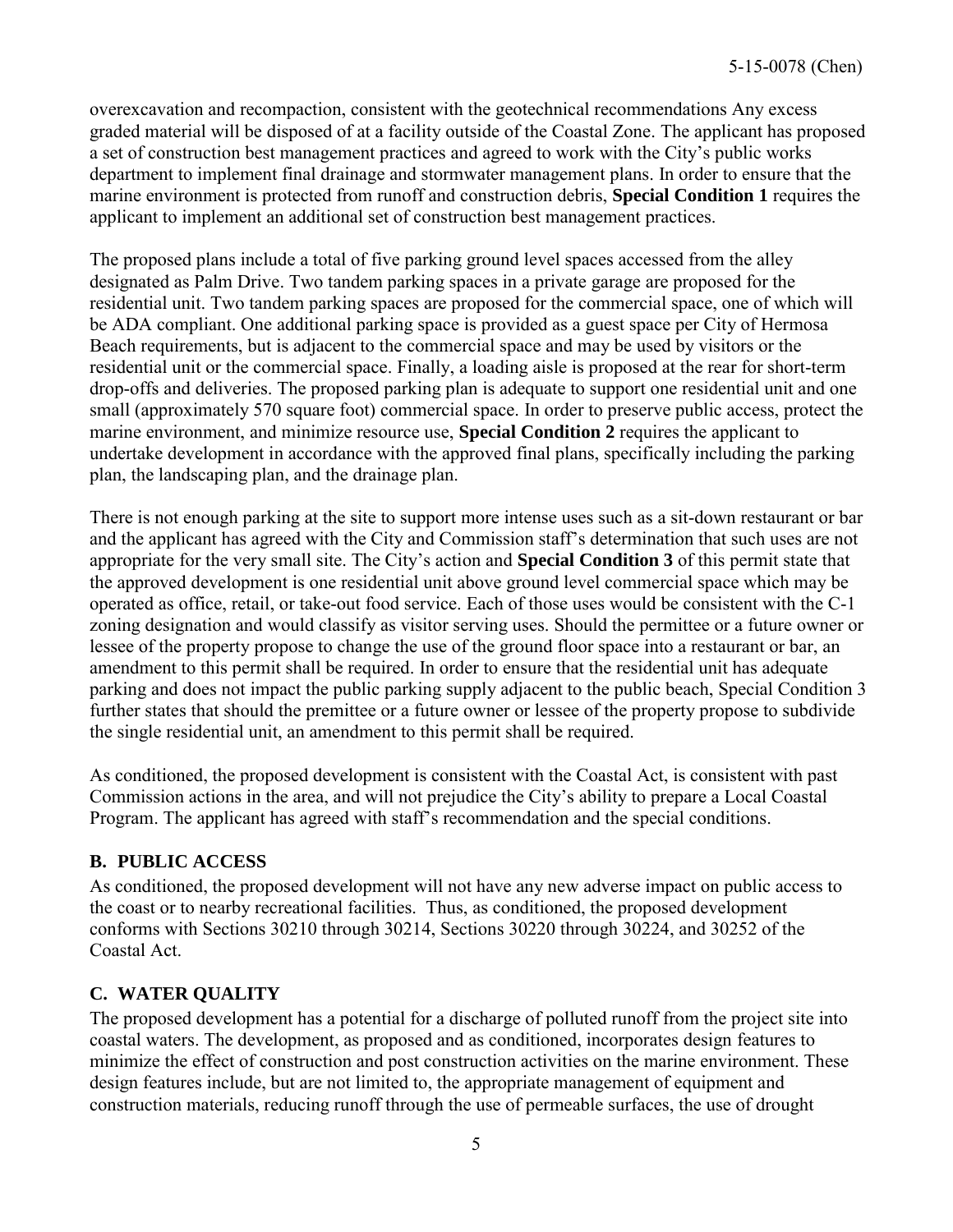tolerant non-invasive vegetation to reduce and treat the runoff discharged from the site, and for the use of post construction best management practices to minimize the project's adverse impact on coastal waters. Therefore, the Commission finds that the proposed development, as conditioned, conforms with Sections 30230 and 30231 of the Coastal Act regarding the protection of water quality to promote the biological productivity of coastal waters and to protect human health.

#### **D. DEVELOPMENT**

The development is located within an existing developed area and, as conditioned, will be compatible with the character and scale of the surrounding area, has been designed to assure structural integrity, and will avoid cumulative adverse impacts on public access. Therefore, the Commission finds that the development, as conditioned, conforms with Sections 30250, 30251, 30252, 30253 and the public access provisions of the Coastal Act.

#### **E. LOCAL COASTAL PROGRAM**

Coastal Act section 30604(a) states that, prior to certification of a local coastal program, a coastal development permit can only be issued upon a finding that the proposed development is in conformity with Chapter 3 of the Act and that the permitted development will not prejudice the ability of the local government to prepare an LCP that is in conformity with Chapter 3. The Land Use Plan for The City of Hermosa was effectively certified in 1981. As conditioned, the proposed development is consistent with Chapter 3 of the Coastal Act and with the certified Land Use Plan for the area. Approval of the project, as conditioned, will not prejudice the ability of the local government to prepare an LCP that is in conformity with the provisions of Chapter 3 of the Coastal Act.

#### **F. CALIFORNIA ENVIRONMENTAL QUALITY ACT**

Section 13096 of the Commission's regulations requires Commission approval of Coastal Development Permit applications to be supported by a finding showing the application, as conditioned by any conditions of approval, to be consistent with any applicable requirements of the California Environmental Quality Act (CEQA). Section 21080.5(d)(2)(A) of CEQA prohibits a proposed development from being approved if there are feasible alternatives or feasible mitigation measures available, which would substantially lessen any significant adverse effect which the activity may have on the environment.

As conditioned, there are no feasible alternatives or additional feasible mitigation measures available that would substantially lessen any significant adverse effect that the activity may have on the environment. Therefore, the Commission finds that the proposed project, as conditioned, is the least environmentally damaging feasible alternative and can be found consistent with the requirements of the Coastal Act to conform to CEQA.

## **SUBSTANTIVE FILE DOCUMENTS**

1. City of Hermosa Beach Land Use Plan (Commission Certified 1981)

**EXHIBITS** Exhibit 1 – Vicinity Map Exhibit 2 – Plans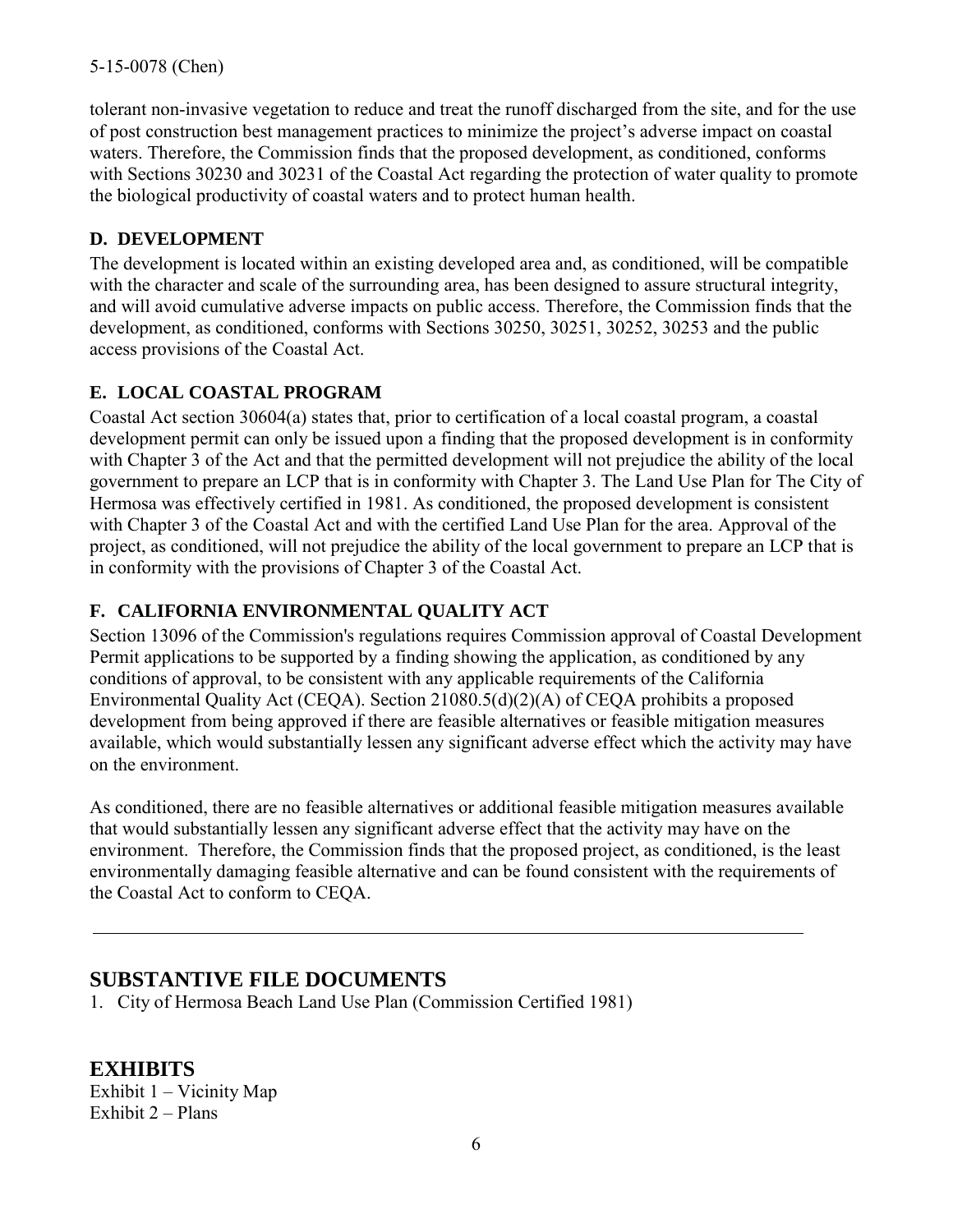# **Exhibit 1: Vicinity Map**

**Application No. 5-15-0078**

**California Coastal Commission** 



Photo: Bing Maps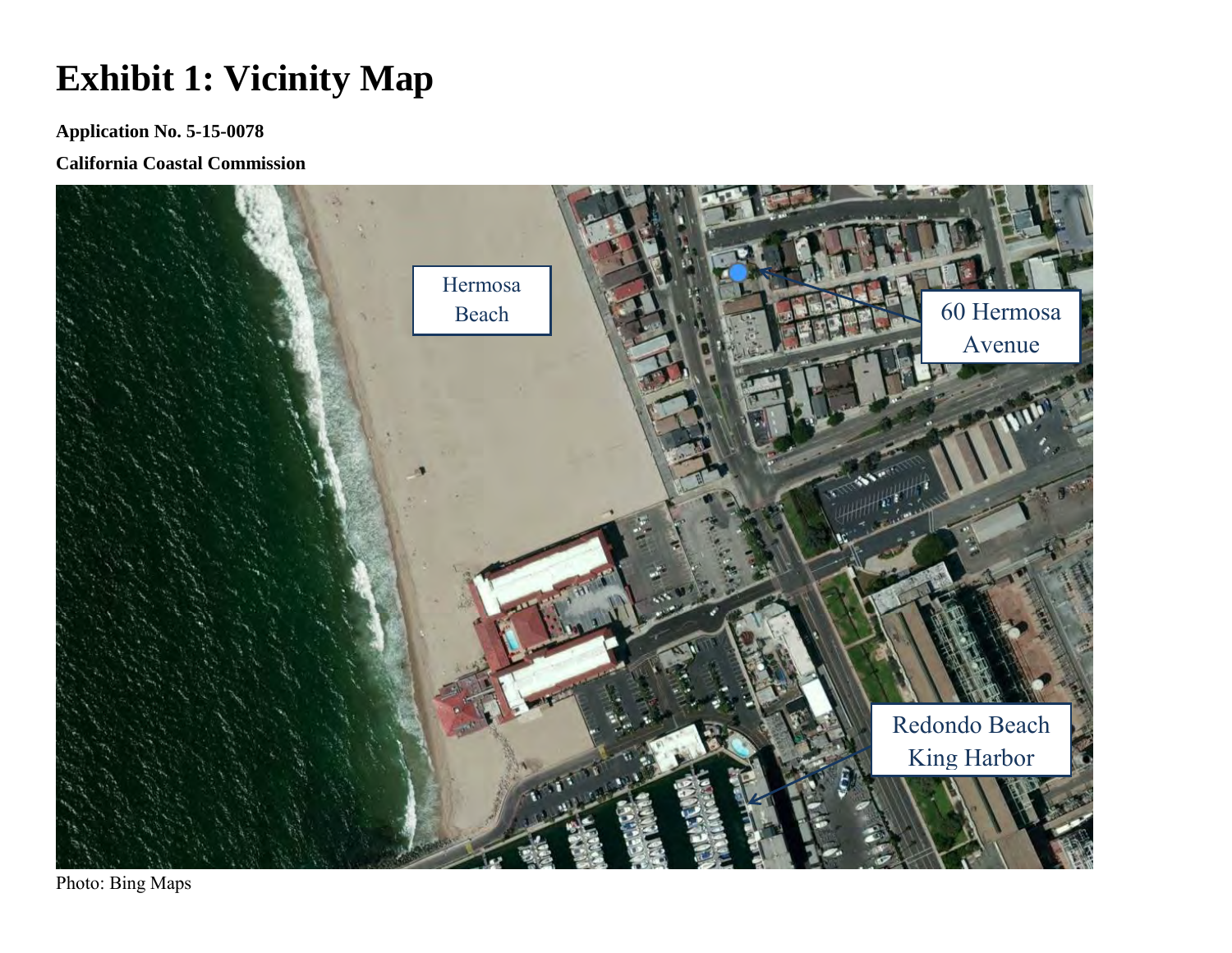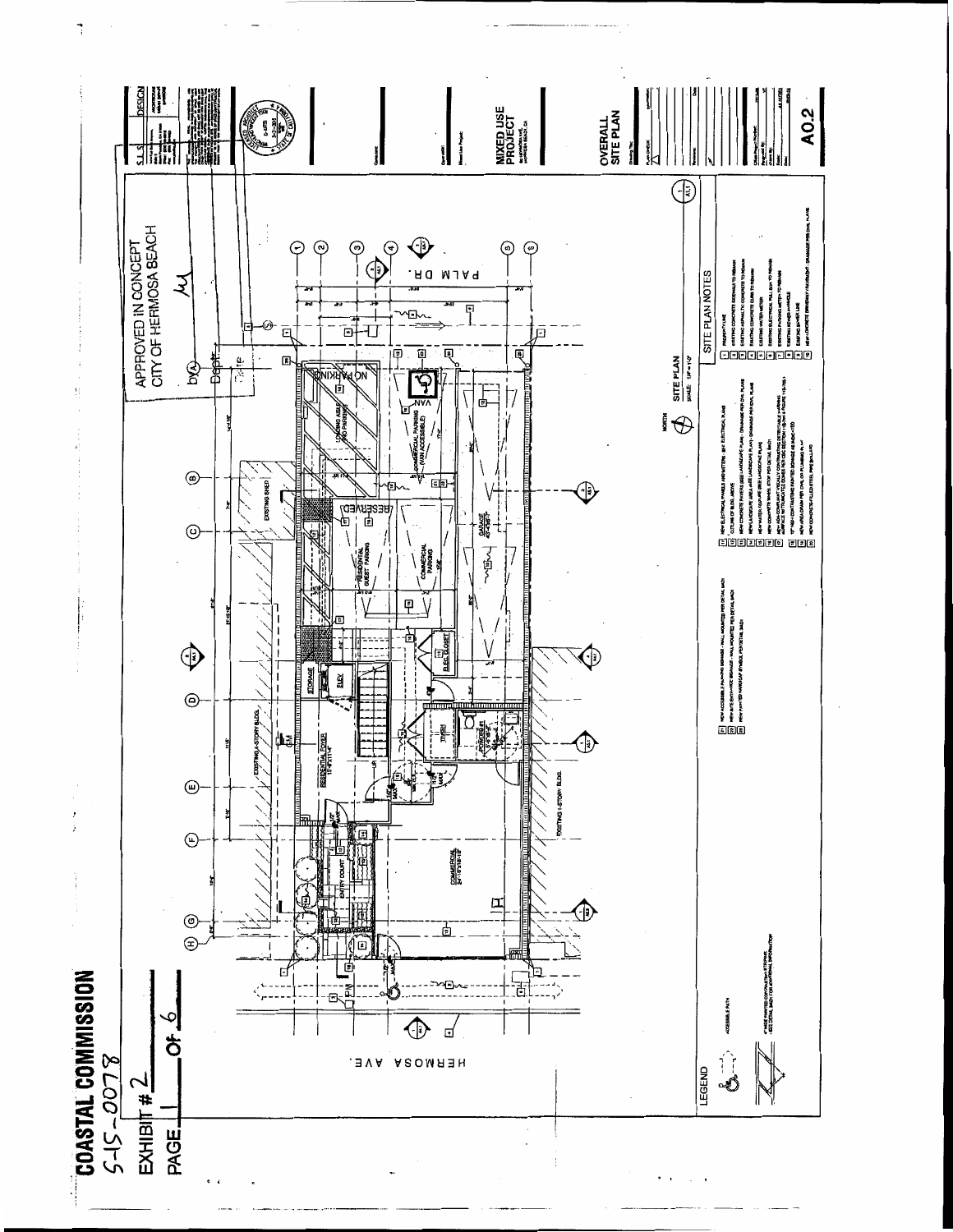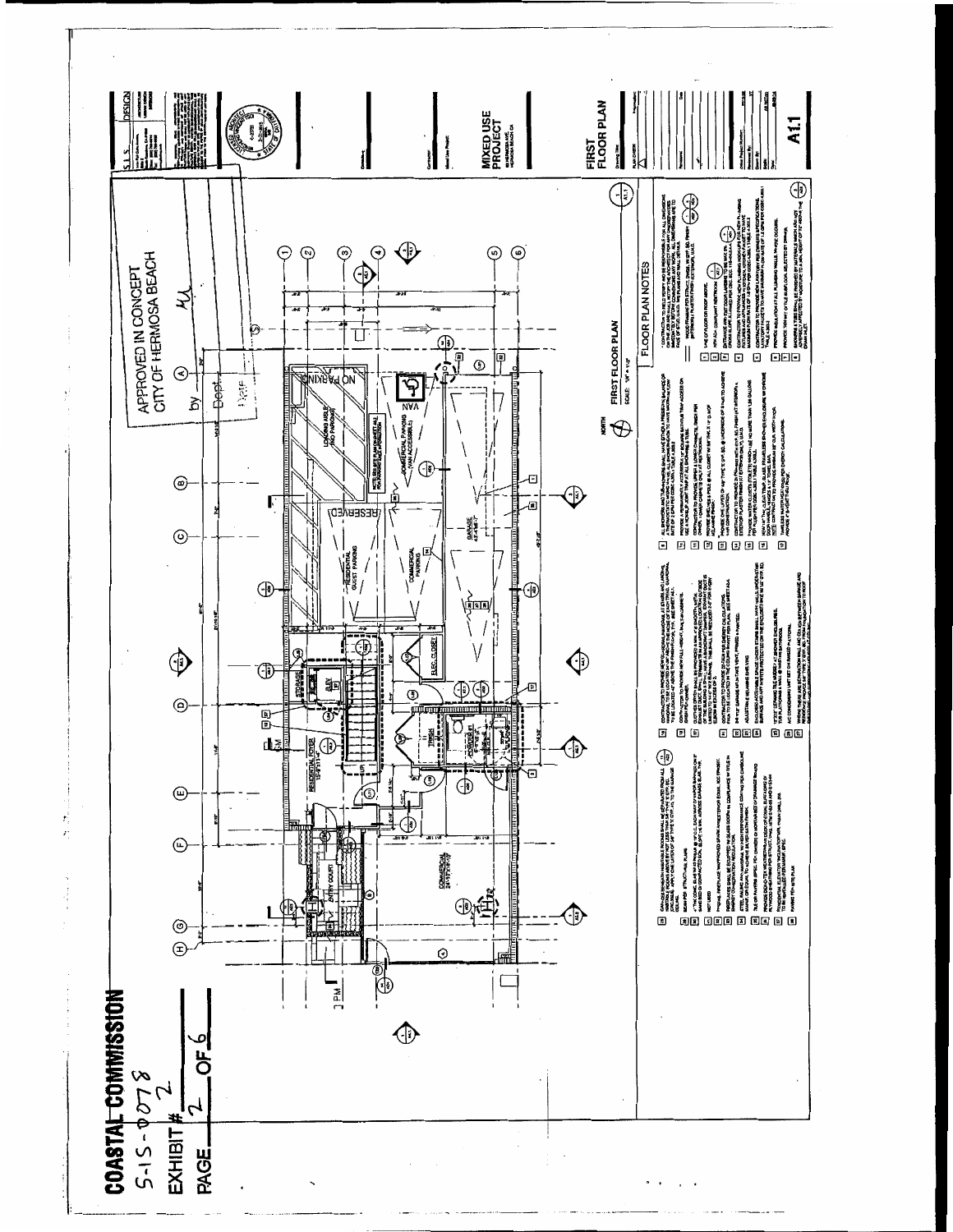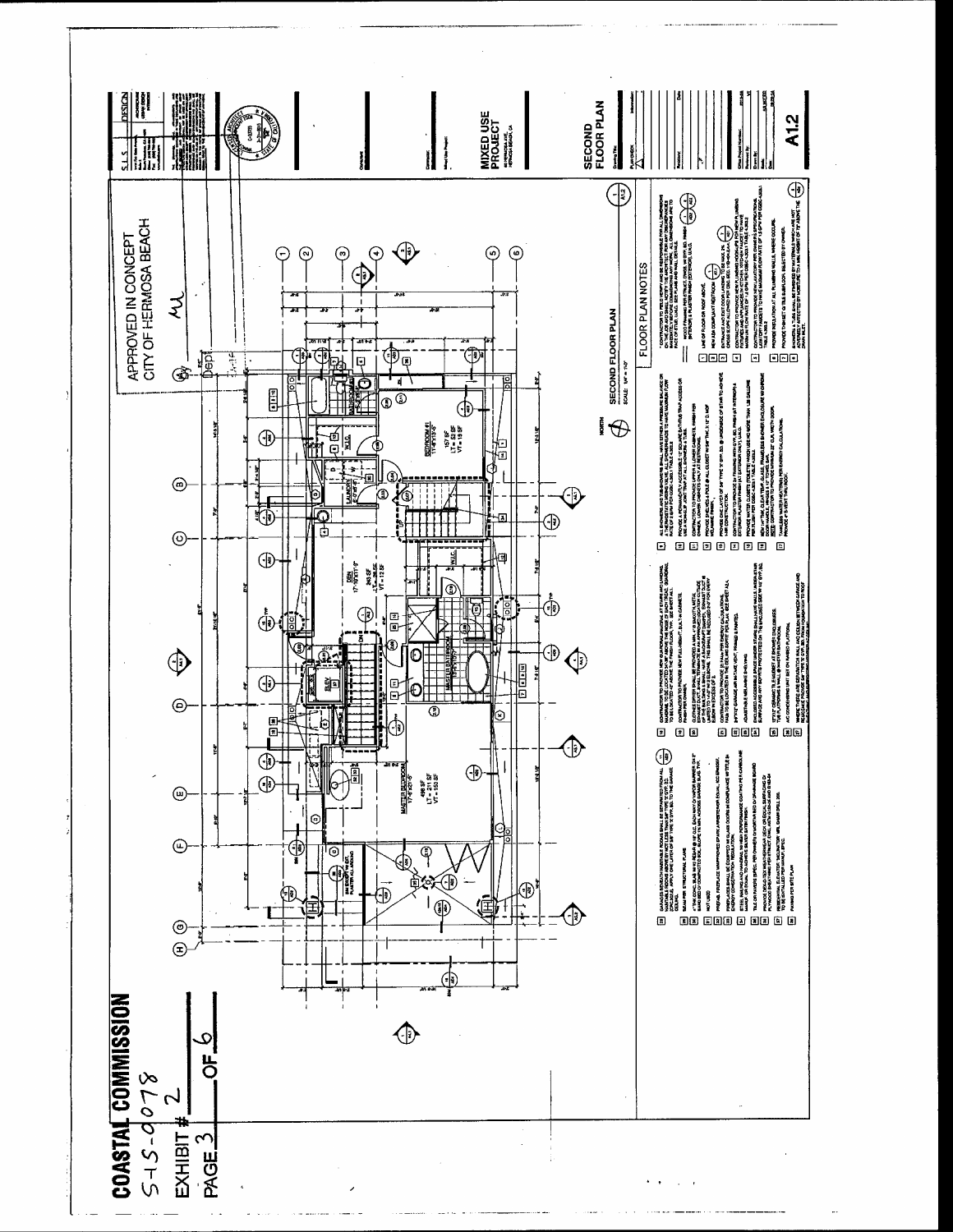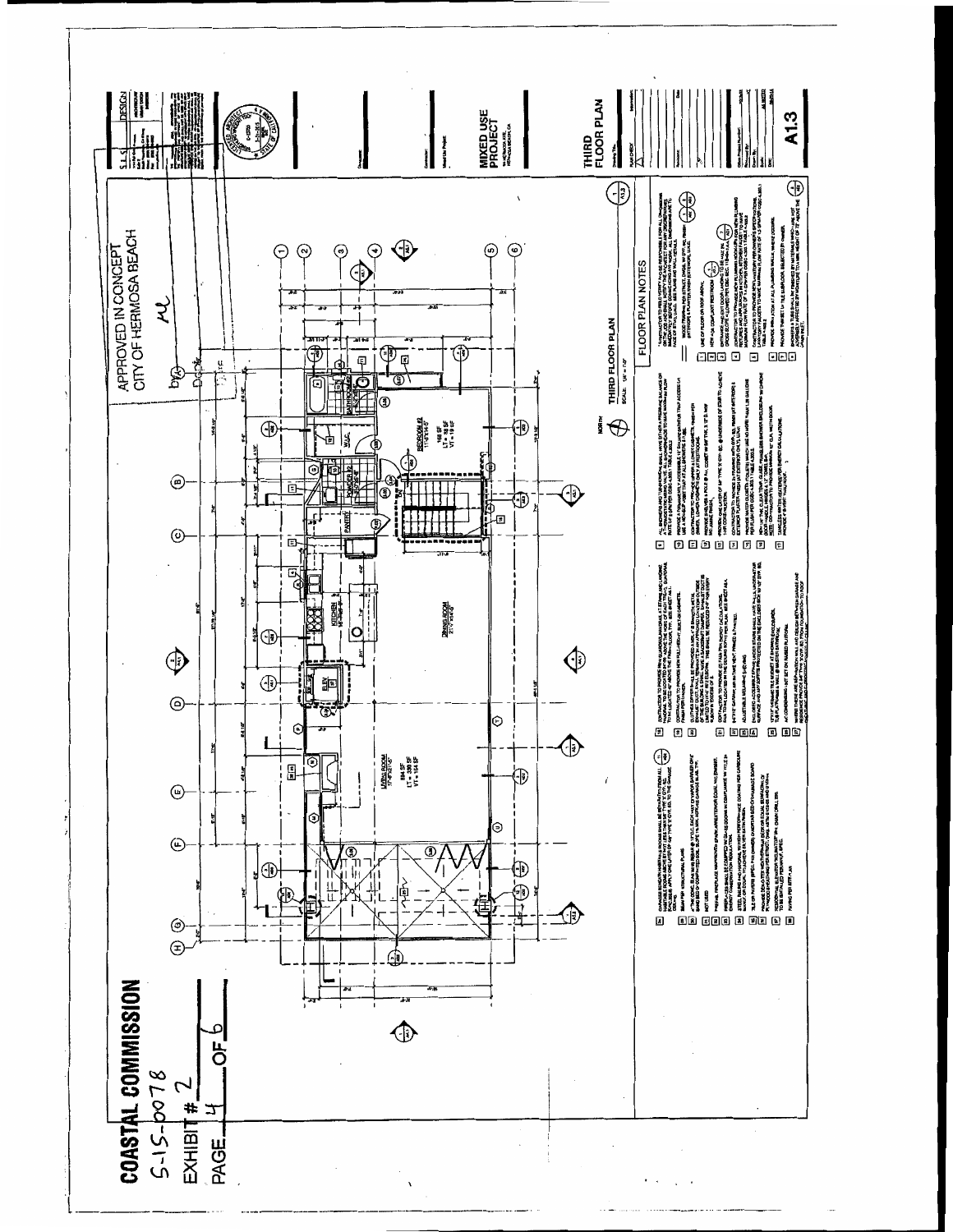